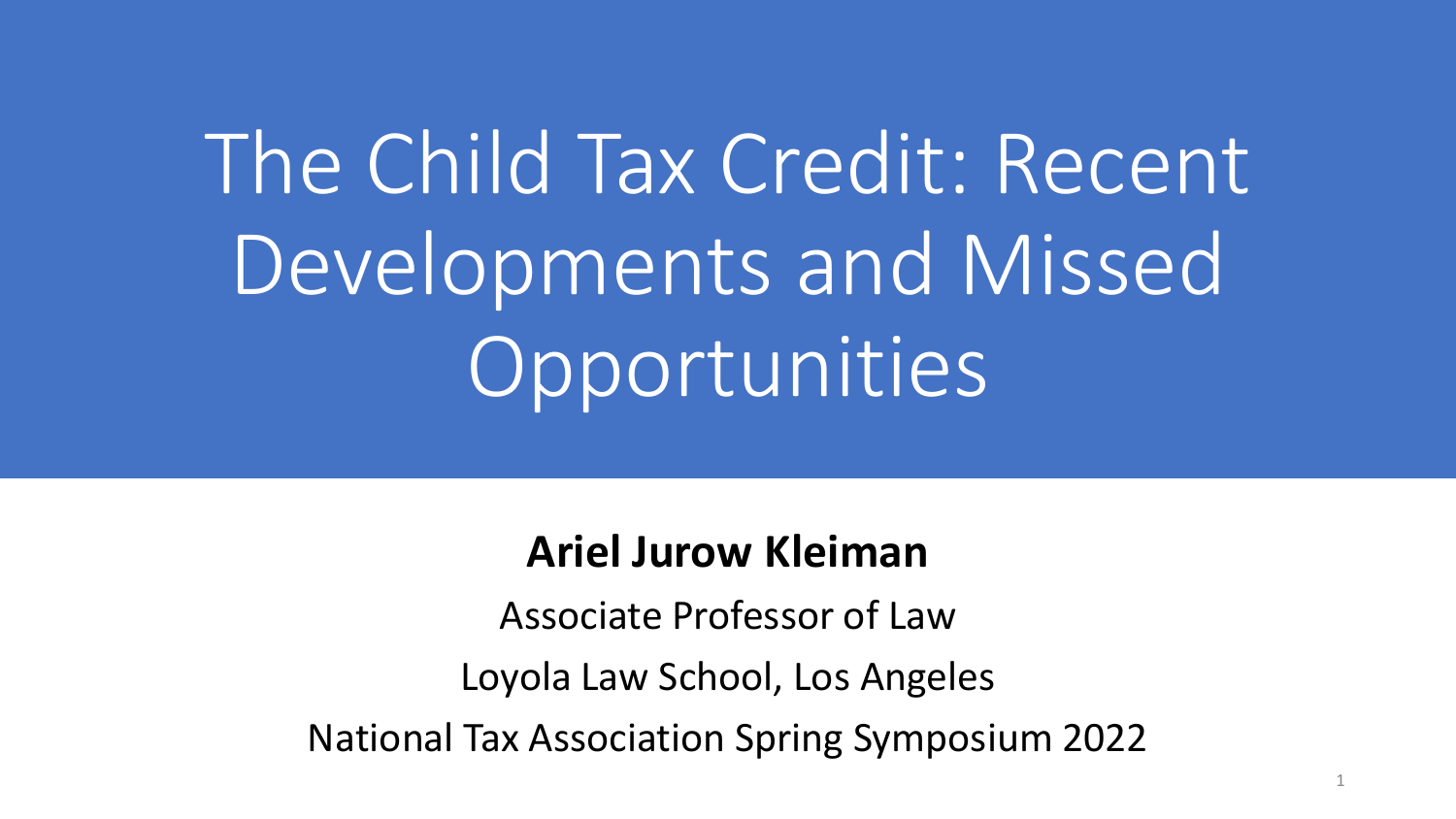# Family Tax Credits Help Children Thrive

Refundable tax credits like the EITC and Child Tax Credit (CTC) are associated with:

- Improved infant and maternal health
- Better school performance
- Increased college enrollment
- Increased earnings in the next generation

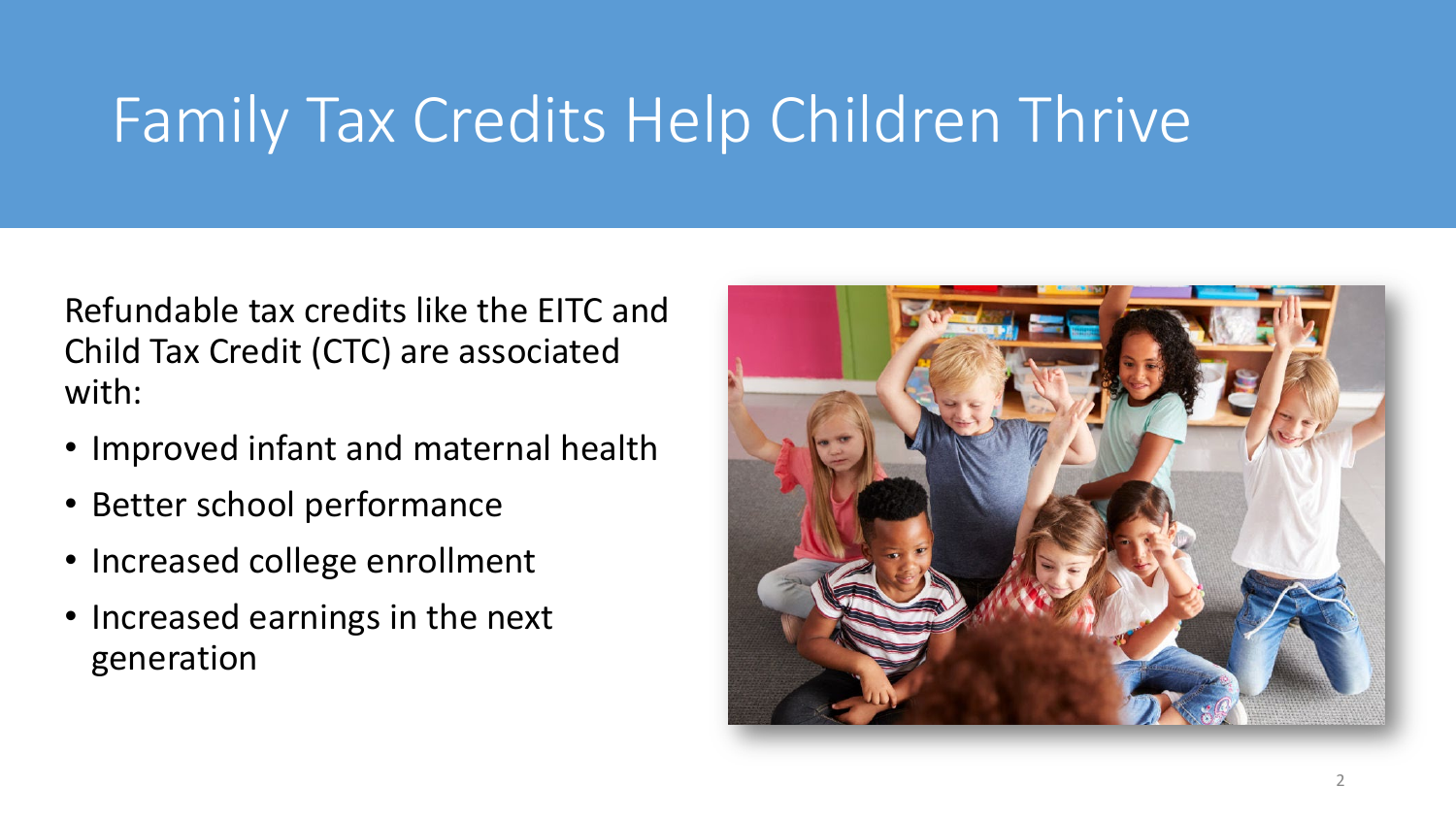# Refundable Tax Credit Eligibility Rules

- Work Requirement/Earnings Threshold: CTC threshold is \$2,500
- Residency Test: Must live with the child more than 6 months
- Relationship Test: Must be parent, grandparent, aunt/uncle, sibling
- Others (age, SSNs, etc.)

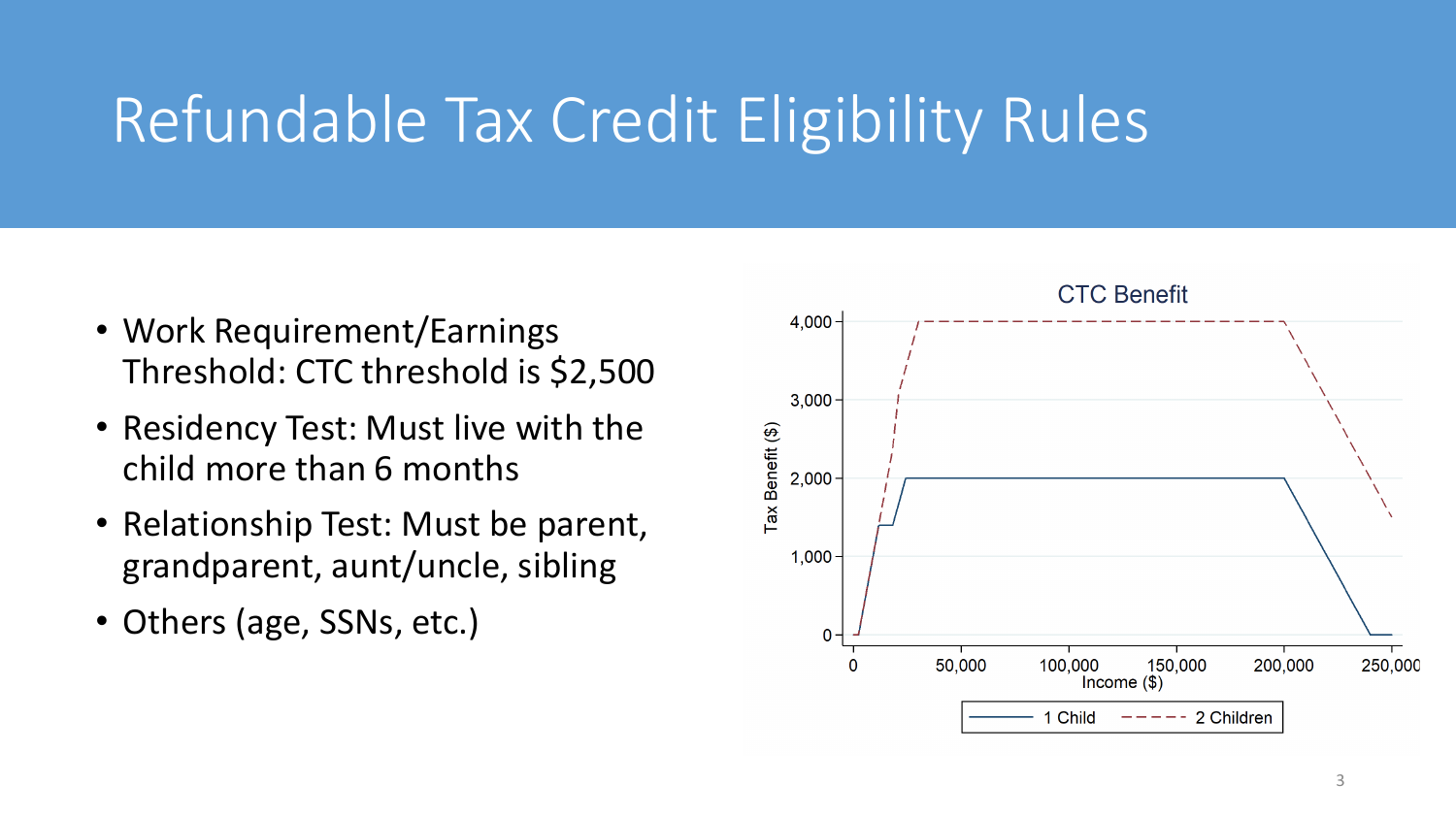#### Problems Under Current Rules

- Many households are excluded from refundable tax credits due to eligibility rules:
	- Removing the earnings test would make 5.9 million additional children eligible for the CTC\*
	- Removing the relationship test would make 2 million additional children eligible for the CTC\*
- Complex rules lead to mistakes, penalties, and up to 10-year bans
- The relationship and residency requirements make the credits difficult for the IRS to administer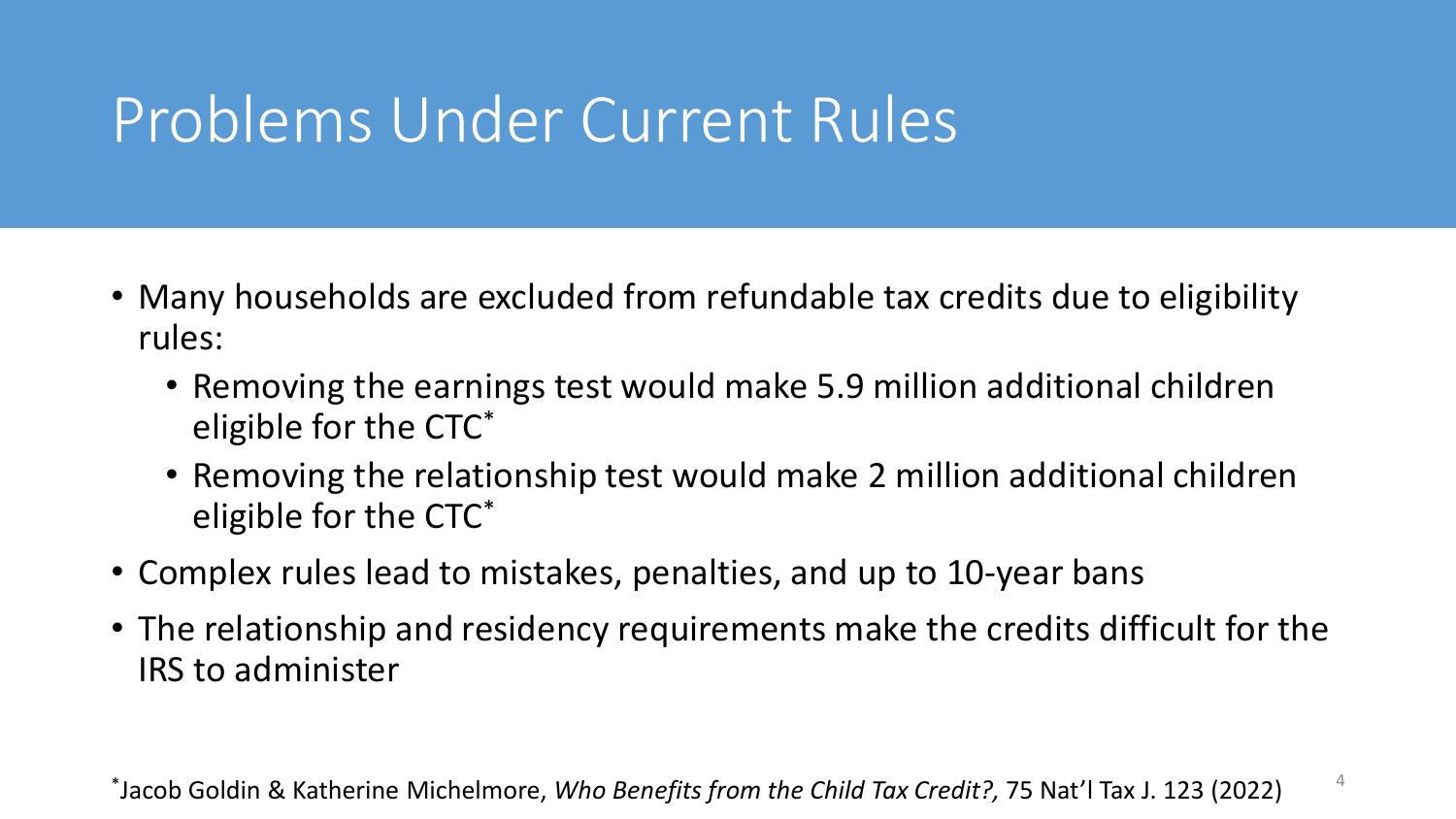#### CTC in the American Rescue Plan Act

For 2021, ARPA temporarily:

- Expanded the CTC to \$3,000 per child (\$3,600 for children under 6)
- Extended the CTC to nonworking families
- Allowed advance monthly payments during 2021
- Increased the age limit to include children up to age 17

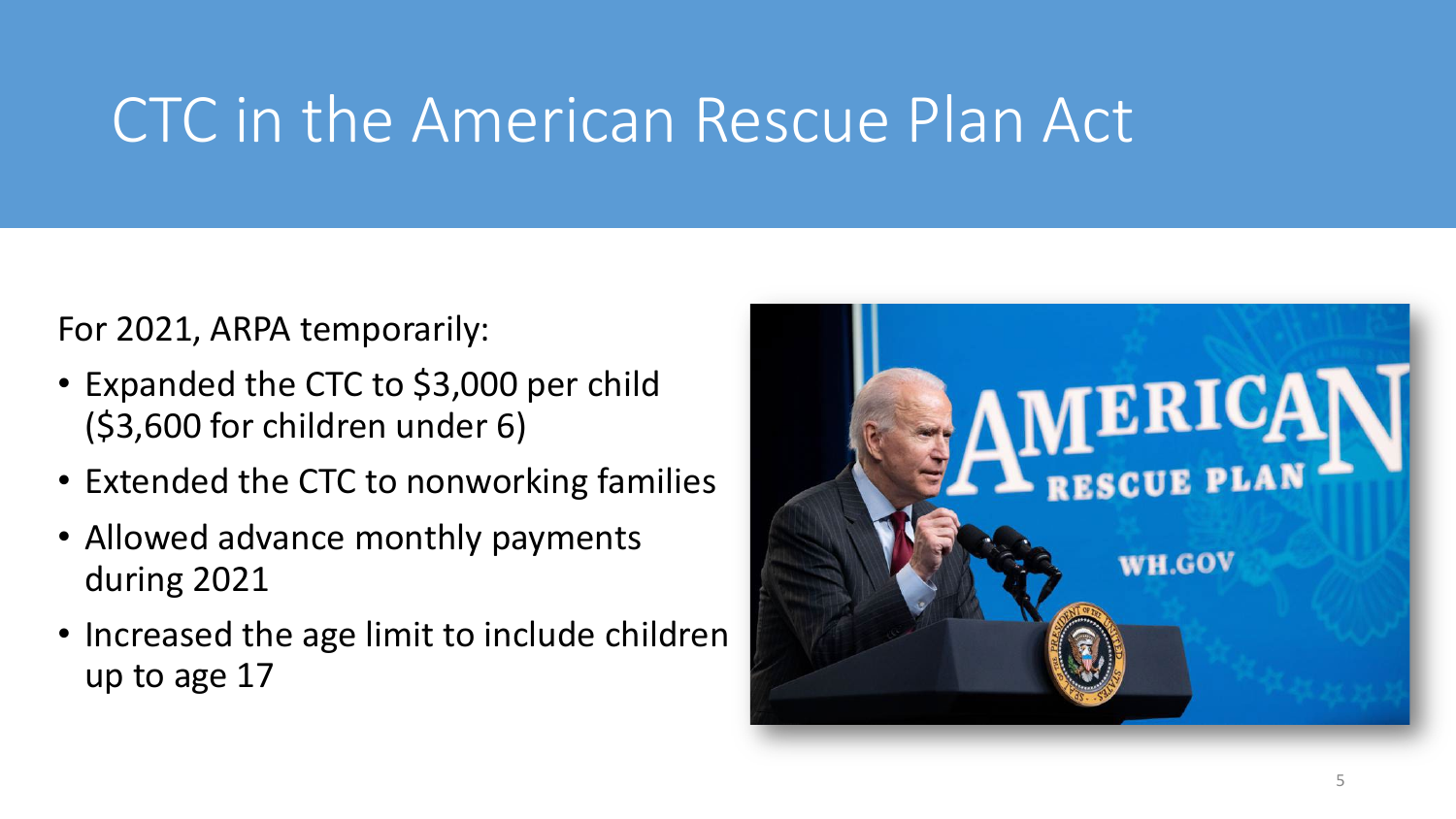### CTC in Build Back Better Act

BBBA would have (among other things):

- Permanently extended the CTC to nonworking families
- Eliminated SSN requirement

Sept. 2021 draft proposed a "specified child" standard, which would have:

- Replaced the annual residency test with a monthly test
- Replaced the relationship test with a "care test"

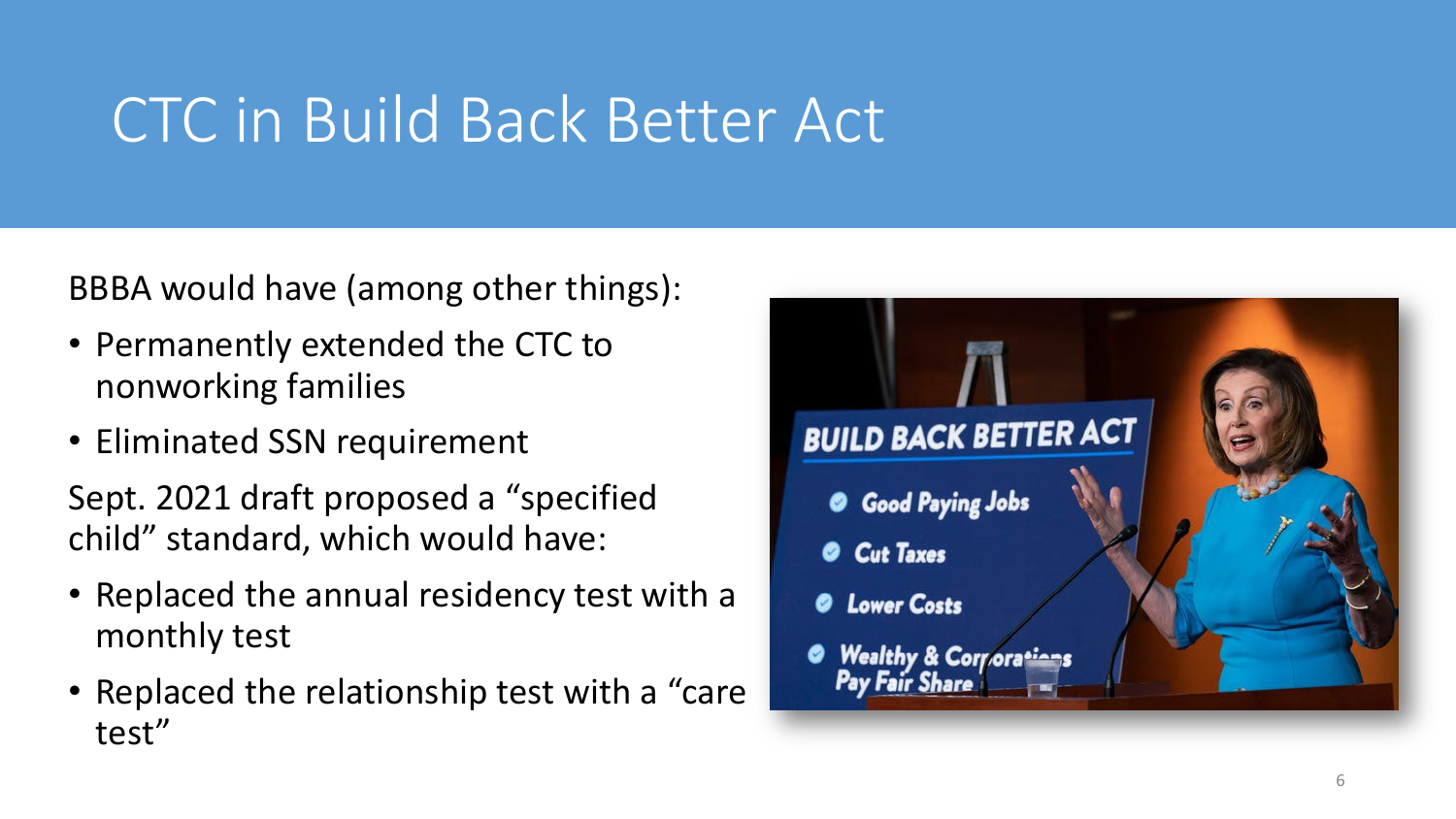# Alternative Child Benefit Program Designs

- Romney's Family Security Plan:
	- Larger benefit for children under 6
	- Would cut other benefits (TANF, children's portion of EITC, CDCTC)
	- Would repeal the SALT deduction
	- Includes a work requirement
- European-style child allowance:
	- Available to all children
	- Often not administered as a tax credit

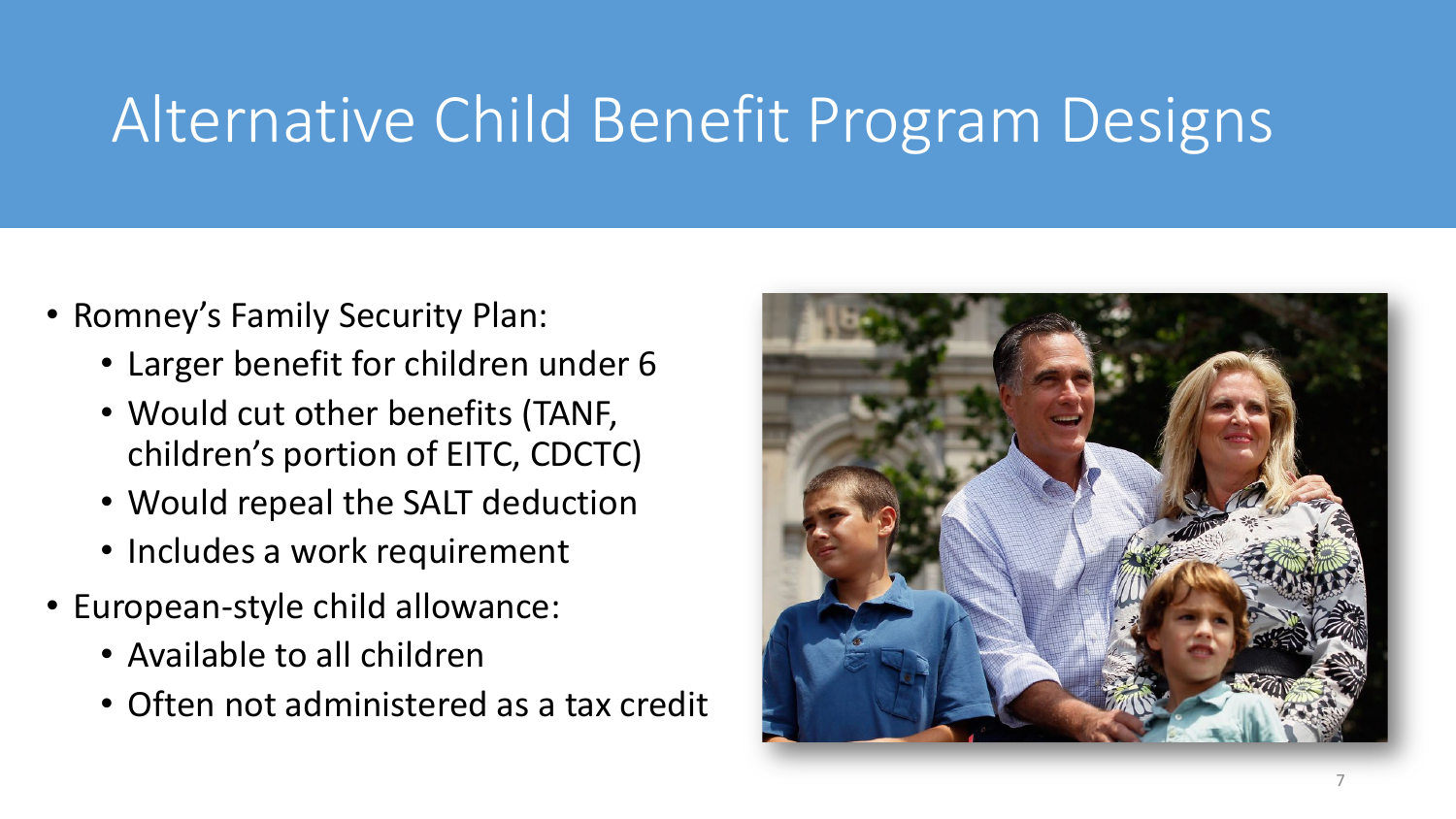# Refundable Tax Credit Eligibility Rules

- Work Requirement/Earnings Threshold: CTC threshold is \$2,500
- Residency Test: Must live with the child more than 6 months
- Relationship Test: Must be parent, grandparent, aunt/uncle, sibling
- Others (age, SSNs, etc.)

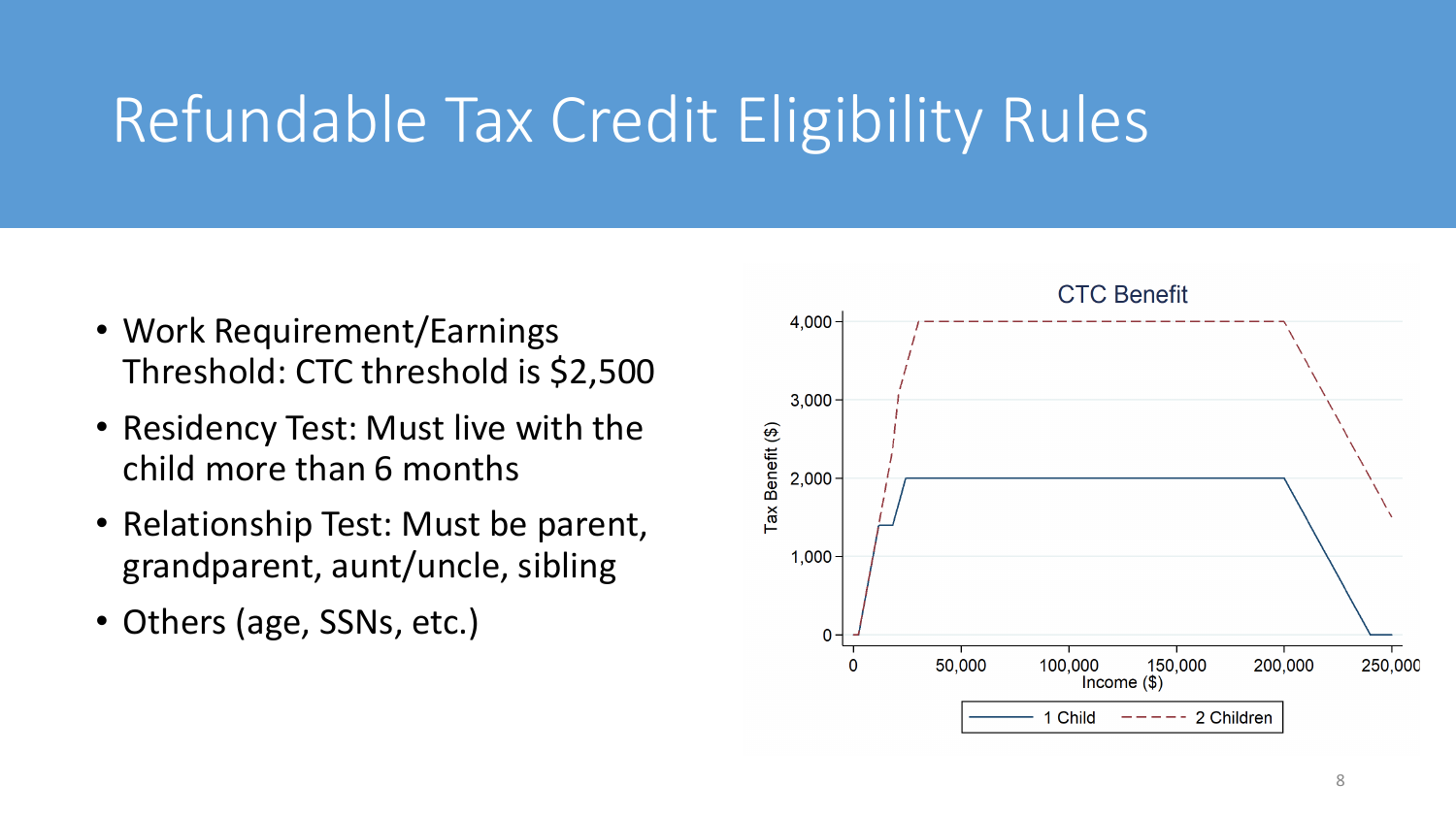#### The Challenge of Improving Child-Claiming Rules

- Family complexity: Family structures in the U.S. are diverse and growing more so over time.
- Goal complexity: Rules should be easy to understand, inclusive, channel benefits to the correct adult, protect the work requirement, protect the means-test…
- Design choices raise inevitable policy trade-offs.
- For more discussion and specific policies, see Jacob Goldin & Ariel Jurow Kleiman, *[Whose Child? Improving Child-Claiming Rules in Safety-Net](https://www.yalelawjournal.org/article/whose-child-is-this)  Programs*, 131 YALE L.J. 1719 (2022).